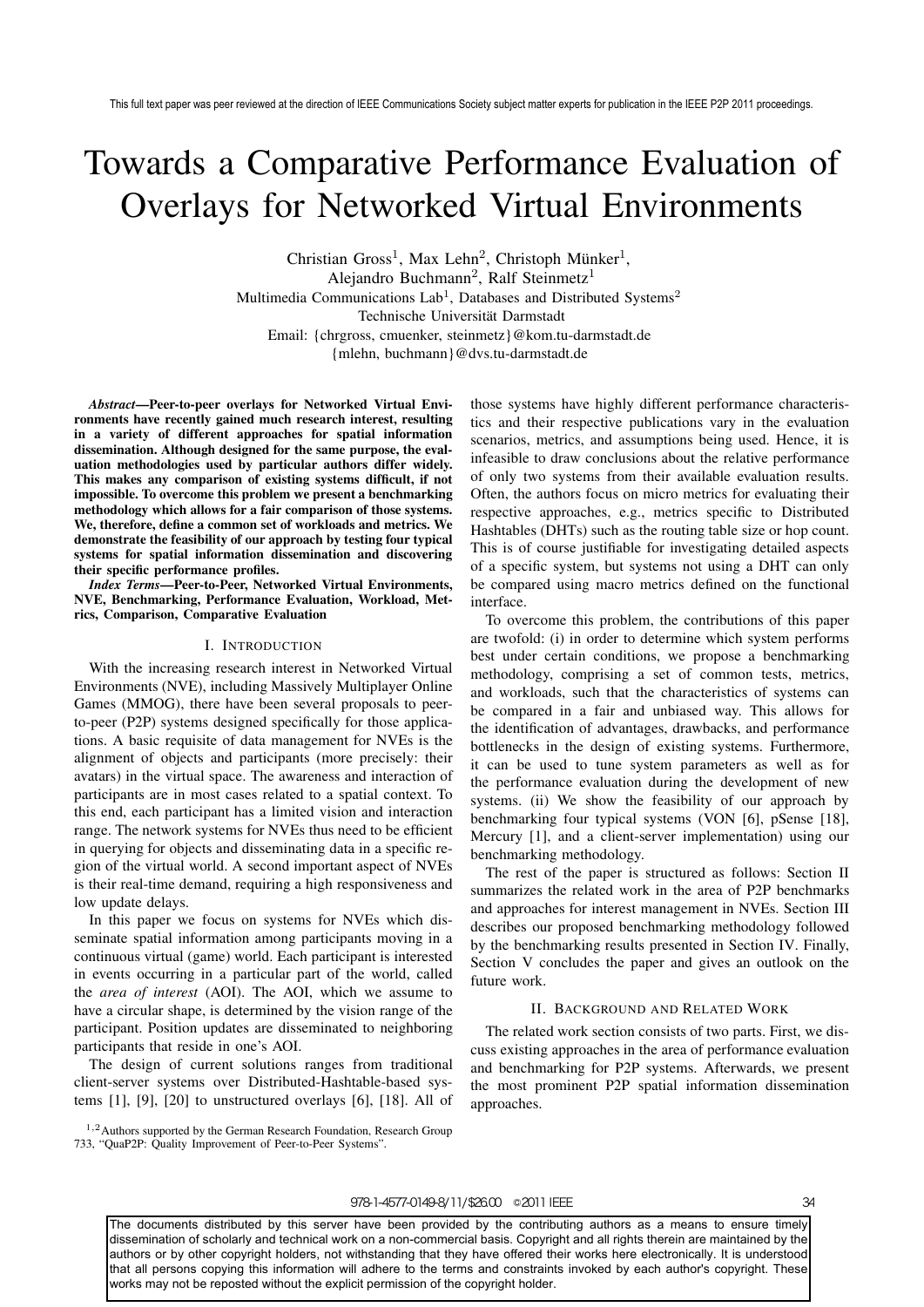# *A. P2P Benchmarks*

In the area of P2P there are still only a few benchmarking approaches. General ideas for a P2P benchmarking platform and an analysis of existing tools for P2P network simulation have been presented by Kovacevic et al. [11]. A concrete benchmarking scenario for structured overlays in the context of NVEs focuses on lookup and routing latencies as well as the overlay message distribution [10]. Unlike our approach, the authors use metrics specific to search overlays to quantify quality aspects, e.g., the hop count. Those metrics are not applicable to the overlays investigated in this paper.

A comprehensive benchmark for P2P web search engines was proposed by Neumann et al. [14]. The benchmark suggests the freely available Wikipedia content as the document corpus and queries taken from Google's Zeitgeist archive. Nocentini et al. present a performance evaluation of implementations of the JXTA rendezvous protocol [16]. The paper specifies the metrics lookup time, memory load, CPU load, and dropped query percentage, as well as the parameters query rate, presence of negative queries, and type of peer disconnections. Furthermore, a performance vs. cost framework for DHTs has been proposed by Li et al. [13]. Quétier et al. presented a testbed which focuses on the performance evaluation of large-scale distributed systems [17]. P2PTester [3] is a project aiming to provide a tool for measuring large-scale P2P data management systems. The project focus is on the applicability to various kinds of systems using a modular measurement architecture. Blanas and Samoladas [2] propose performance metrics for responsiveness and throughput using a rather abstract model, focusing on contention in P2P systems.

# *B. P2P Spatial Information Dissemination Systems*

Spatial information dissemination systems are primarily applied in NVEs for low-latency avatar position updates. According to the classification of design issues as described by Fan et al. [5], they incorporate the two issues interest management and game event dissemination. Further issues, such as object management, are considered orthogonal and will be addressed separately as future work.

Current P2P-based systems for spatial information dissemination can be classified into Distributed-Hashtable-Tablebased (DHT) and unstructured approaches. SimMud [9], Mercury [1], and Mopar [20] belong to the first category. They disseminate position updates among nodes using a Publish/ Subscribe approach on top of a DHT. The virtual world is split into regions. Each region is assigned to a peer, which is responsible for managing the subscriptions. Nodes subscribe to a set of fixed regions or an arbitrary part of the virtual world. In unstructured systems, such as pSense [18] or VON [6], peers directly exchange information about surrounding peers and their current position. Therefore, each peer maintains an individual set of neighbors in its AOI.

pSense maintains a *near node list* of AOI neighbors and a *sensor node list* of up to eight peers that are outside the AOI. The purpose of the sensor nodes is to maintain the connectivity of the network by introducing approaching neighbors.

In contrast to that, each VON peer maintains a Voronoi diagram based on its neighbors' positions. According to the AOI, neighbors are divided into boundary- and enclosing neighbors. Boundary neighbors inform a local node about new potential neighbors.

# III. METHODOLOGY

We define our benchmark according to our common methodology [12], which comprises the following components: (i) the system specification and requirements the system under test (SUT) has to fulfill, (ii) the workload schemes being applied on the SUT, and (iii) the metrics being measured during the benchmark. The SUT is in our case the spatial information dissemination system.

## *A. System Specification and Requirements*

A benchmark for a specific class of systems must consider the functional and non-functional requirements of a system.

*1) Functional Requirements:* Based on the functional requirements, an interface can be derived and used later for applying the load on the system. Listing 1 shows the abbreviated functional interface, which we use for our benchmark. The interface provides means for joining and leaving the

|  | void join (Point p);  |  |
|--|-----------------------|--|
|  | $-$ void leave $()$ : |  |

```
− void disseminatePosition ( Point p) ;
```

```
void setAOISize (int radius);
```

```
List<NodeInfo> getNeighbors ();
```

```
Listing 1. Interface of the System under Test (SUT)
```
overlay network. When joining the network the node has to specify the position within the virtual world where the node should be inserted. The method leave() initiates a graceful leave, if supported by the system. Using the disseminatePosition() method a node specifies the position information to be disseminated to its surrounding neighbors. setAOISize() specifies the size of the AOI. We assume a circular AOI, as this is the most common and simplest shape. (But other shapes can be considered as well.) The getNeighbors() method returns a list of all known AOI neighbors including their positions.

*2) Non-Functional Requirements:* We identified the following non-functional requirements, which we call *Quality Aspects*: (i) The system should be *scalable* with respect to the number of nodes, (ii) it should be *robust* against massive joining or leaving of participants, (iii) be *stable* in terms of high churn rates, packet loss, and high mobility rates, (iv) always deliver *valid* (*correct*, *complete*, and *consistent*) results, (v) the system should always be *responsive*, as a result of good *performance*, (vi) while consuming a reasonable amount of resources (low *costs*). (vii) Finally, the system should distribute the operational costs equally among the participants (or proportional to their capabilities) as well as provide the same service quality to all participants (*fairness*).

An analysis of the above non-functional requirements shows that there are requirements related to workload variation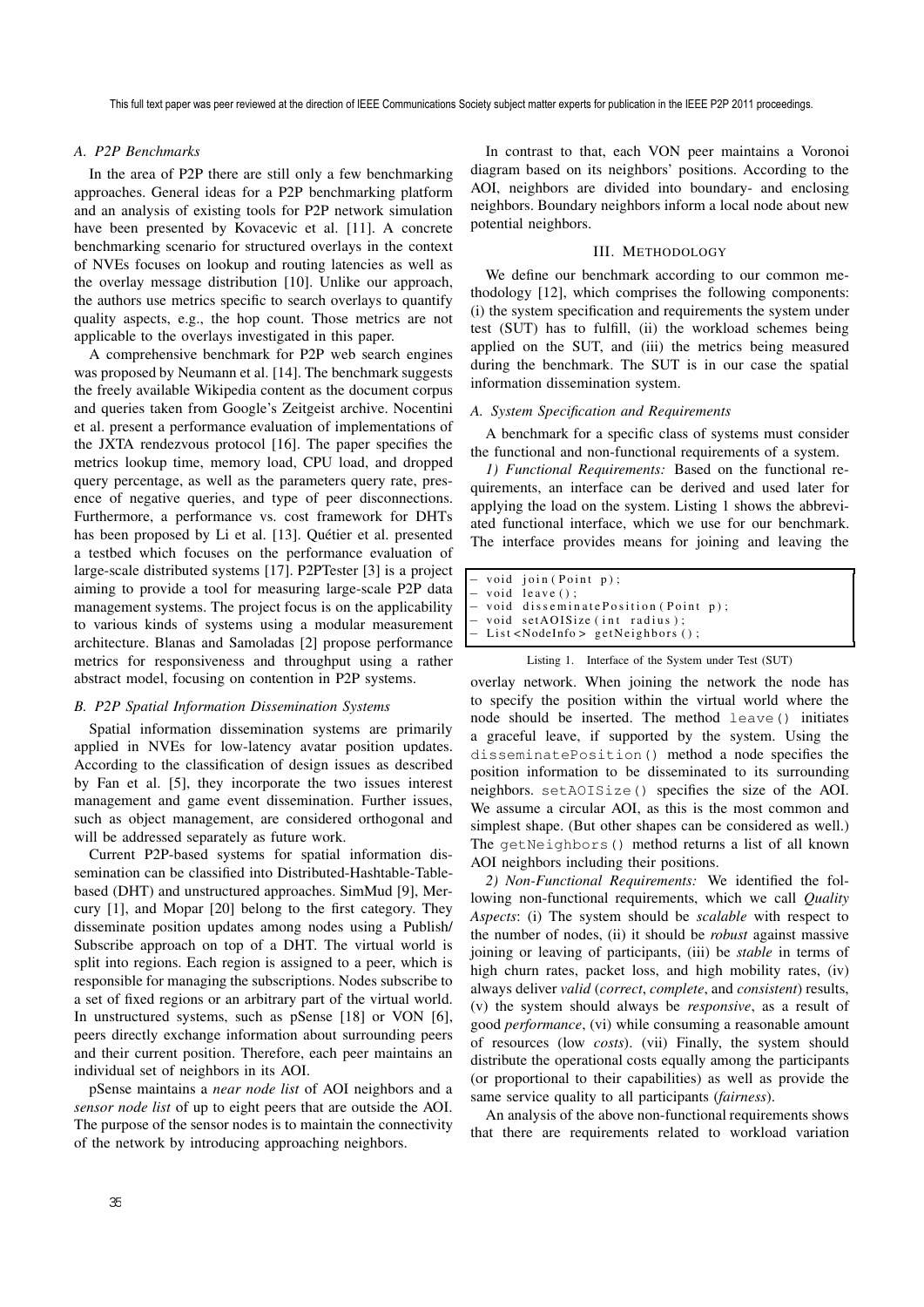schemes such as scalability, stability, and robustness. In contrast to that there are requirements such as validity, performance, costs, and fairness, which inherently define metrics.

# *B. Workload*

The workload should reflect the most critical situations in the lifetime of the SUT and should drive it to its performance limits in order to gain insights on performance bottlenecks. We distinguish three main categories of workload factors: peer availability, player behavior, and underlay network properties. The peer availability comprises generic aspects of user behavior in a peer-to-peer system where participants are continuously joining and leaving. The player behavior describes the system-specific user behavior, in our case the activities of players of an MMOG, or more generally participants of an NVE. Finally, the underlay network properties describe the underlaying IP network (Internet).

*1) Peer Availability:*

- **Number of peers (player density):** In P2P systems, the scalability with respect to the number of participants (i.e., peers) is usually a very important feature. Assuming a fixed world size, the average player density of a virtual world is proportional to the total number of players. A higher density causes a higher average number of AOI neighbors, which in turn causes a potentially higher bandwidth utilization.
- **Churn:** Churn is the effect of peers continuously joining and leaving the system. We assume an exponential node lifetime, which is quantified by the mean session length. The churn rate is defined inversely proportional to the mean session length.
- **Massive join:** A special case of churn is the massive join scenario where a certain percentage of new participants joins the network within a short amount of time. In real life, this could be caused by human flash-crowd behavior or by technical reasons like a network blackout.
- **Massive leave/crash:** Corresponding to massive join, there is a massive leave/crash scenario where a certain percentage of participants leaves the system or crashes. This stresses the overlay as it has to recover many broken neighborhood connections.
- *2) Player Behavior:*
- **Mobility Pattern:** The player mobility model determines the movement of the individual players in the virtual space. As a default, we use a random waypoint model, which is also employed in many of the original evaluations. Each player repeatedly selects a random point in a given coordinate range and navigates to the point with a constant velocity.

As a special case, we vary the movement model in such a way that all players in the virtual game world meet at a single point at the same time as shown in Figure 1. This particularly stresses the system as every player has to maintain a large number of players in its vision range.

• **Velocity:** Another important workload factor is the velocity of the nodes. The higher the velocity of the



Figure 1. Schematic plot of the central point movement model with 15 player

participants, the more rapidly change the neighborhood relations and the system has to dedicate more effort to keep the relations up to date.

• **Portals:** In some games, portals enable players to 'teleport', i.e., to suddenly change their position in the game world. This effect cause stress on the system as neighborhood relations change unpredictably and need to be updated in order to assure a smooth playing experience. When the portal effect is enabled, players jump to a random point in the game world as shown in Figure 2. We parameterize the workload such that each node in the simulation uses a portal at least once during the simulation.



(a) Schematic plot for one player for the random way point model without enabled portal effect

the random way point model with enabled portal effects

Figure 2. Random way point model with and without portal effects enabled.

### *3) Underlay Network Properties:*

- **Bandwidth:** The available bandwidth per node is a crucial factor for the performance of a peer-to-peer system. Exceeding the available bandwidth results in packets being dropped, which e.g., causes position updates not being disseminated. For the sake of simplicity we assume asymmetric and homogeneous node bandwidths, except for the server in the client/server scenario, whose bandwidth is assumed to be unlimited.
- **Delay:** The second important underlay factor is the endto-end message delay. For varying the delay, we applied a simple delay model, which generates normal distributed delays with a mean delay of 50, 100, and 200ms.
- **Message loss:** Finally, the underlay network reliability is represented by the message loss. Message loss is modeled by independently dropping a certain percentage of the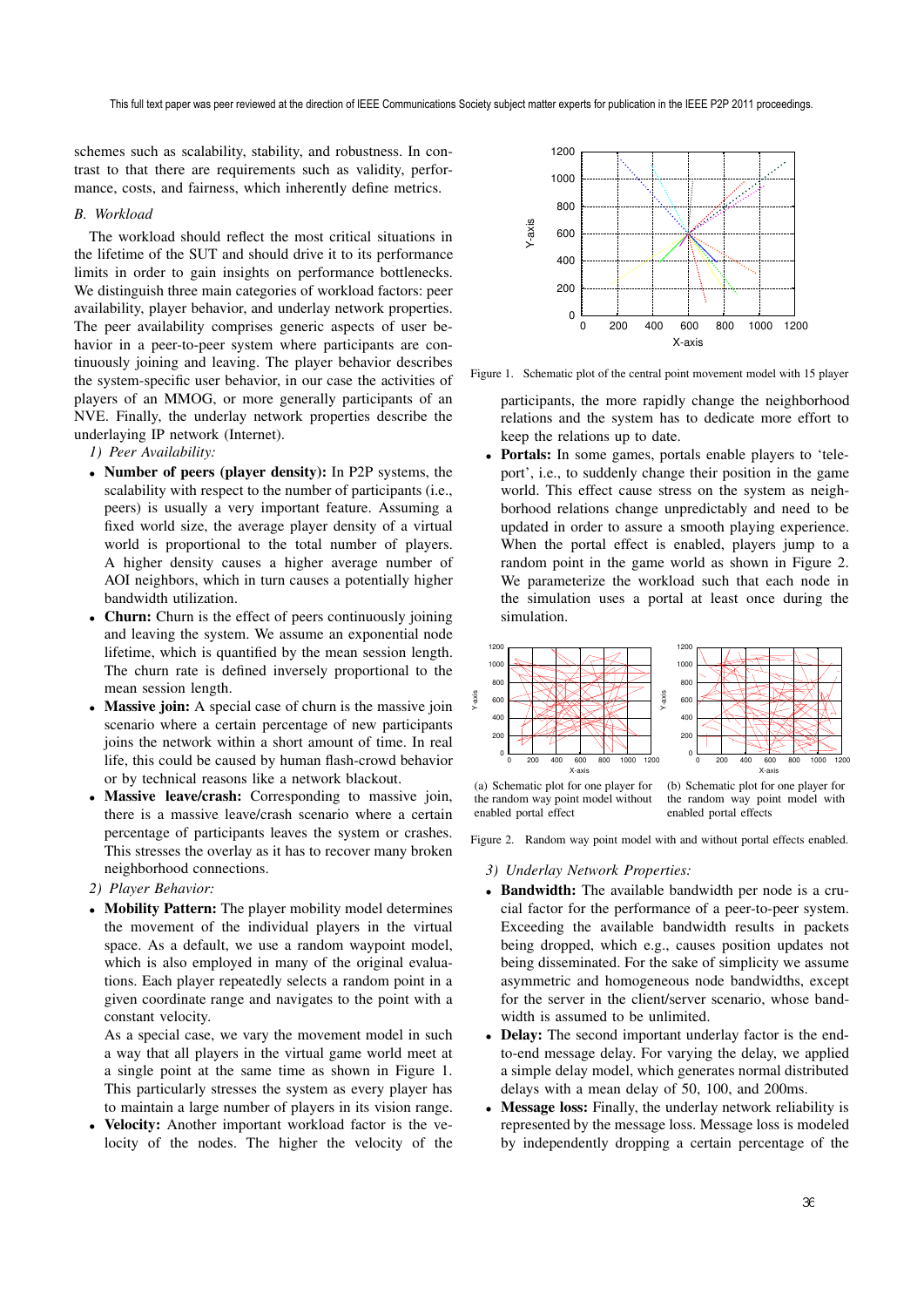This full text paper was peer reviewed at the direction of IEEE Communications Society subject matter experts for publication in the IEEE P2P 2011 proceedings.

messages. The loss of position updates might cause the view of different participants to become inconsistent or even the overlay topology to collapse.

# *C. Metrics*

This section describes the metrics used to capture the SUT characteristics. To be independent from a concrete SUT implementation, we focus on macro metrics, i.e., metrics that can be measured on top of the SUT interface (see Section III-A). In contrast to micro metrics, which refer to internals of specific systems, only macro metrics enable a comparison of all systems implementing the given interface.

*1) Definitions:* We use the following symbols for specifying the metrics:

- $P(t)$  as the set of all participants participating in the overlay at time t.
- $T$  as the global set of sampling timestamps.
- $vis(i)$  as the vision radius of participants  $i \in P(t)$ , which is considered to be constant over time.
- $pos(i, j, t)$  as the position of participant i perceived by participant j at time t. We assume that  $pos(i, i, t)$  is the 'true' position of participant i.
- $N(i, t) = \{j \in P(t) | \Delta pos(i, j, t) \leq vis(i)\}\$  with  $\Delta pos(i, j, t) = ||pos(i, i, t) - pos(j, j, t)||_2$  as the *ideal* set of neighboring participants for a given participant  $i \in P(t)$  at time t.
- $M(i, t)$  as the set of neighboring participants *known* by a given participant  $i \in P(t)$  at time t.
- $cen(i, t)$  as the centroid of the perceived positions of participant i by the neighbors  $j \in M(i, t)$  at time t. The centroid is calculated as

$$
cen(i, t) = \frac{\sum_{j \in M(i, t)} pos(i, j, t)}{|M(i, t)|}.
$$

•  $wcc(t)$  as the weakly connected component at time t. It describes the maximum subset of nodes in the connection describes the maximum subset of nodes in the connection graph such that two arbitrarily chosen nodes from the subset are connected via an undirected path.

*2) Performance Metrics:* The following metrics are measured per participant in constant time intervals resulting in a set of samples.

• Using confusion matrices, one can divide the neighborhood set of a participant  $i$  into the four categories as shown in Table I. Based on the confusion matrix the metrics recall and precision are defined as:

$$
recall(i, t) = \frac{tp(i, t)}{tp(i, t) + fn(i, t)}
$$

$$
precision(i, t) = \frac{tp(i, t)}{tp(i, t) + fp(i, t)}.
$$

Recall, thus, describes the ratio between the known relevant neighbors ( $M\cap N$ ) and all relevant neighbors (N) in a node's neighbor set. Precision defines the fraction of relevant participants  $((M \cap N) / M)$ . In case of an ideal system both recall and precision are equal to 1.

|                   | $i \in M(i,t)$             | $i \notin M(i,t)$          |
|-------------------|----------------------------|----------------------------|
| $i \in N(i,t)$    | true positive, $tp(i, t)$  | false negative, $fn(i, t)$ |
| $i \notin N(i,t)$ | false positive, $fp(i, t)$ | true negative, $tn(i, t)$  |
|                   | Table I                    |                            |

CONFUSION MATRIX FOR PARTICIPANT  $i$ 

We define the the following metrics based on the neighborhood relation of the participants:

• The mean position error at participant  $i$  as:

$$
err(i, t) = \frac{\sum_{j \in M(i, t)} ||pos(i, j, t) - pos(i, i, t)||_2}{|M(i, t)|}.
$$

Note that this metric only includes the neighbors actually *known* by participant i.

The dispersion of the perceived position of participant  $i$ relative to the centroid  $cen(i, t)$ :

$$
s_{pos}(i,t) = \sqrt{\frac{\sum_{j \in M(i,t)} (\|pos(i,j,t) - cen(i,t)\|_2)^2}{|M(i,t)| - 1}}.
$$

In an ideal system the standard deviation is zero as the actual position of the participant  $pos(i, i, t)$  and the centroid of the perceived positions of  $cen(i, t)$  are identical.

- *3) Cost Metrics:*
- $traf(i, t)$  as the traffic in bytes per second on participant  $i$  at time  $t$ . The traffic is measured in order to quantify the *costs* of a system. We assume other costs such as CPU, memory, storage, and energy to be uncritical as most of the modern gaming PCs provide sufficient ressources.

*4) Global Metrics:* The following metric is calculated on the neighborhood relations among the peers:

• The Global Connected Component Factor (gccf), which is defined as follows:

$$
gccf(t) = \frac{|wcc(t)|}{|P(t)|}.
$$

It is 1.0 in case that there exist a path between any two arbitrarily chosen nodes in the network. In other words, the overlay is not split into several partitions. In case of a partition the gccf describes the share of the biggest partition of the total network.

*5) Aggregation of Metrics:* Based on the per-participant samples specified above, the following aggregation methods can be applied:

• The average of a metric  $x$  over the set of participants at time  $t \in T$ :

$$
\overline{x}(t) = \frac{1}{|P|} \sum_{i \in P} x(i, t).
$$

• The average of a metric  $x$  over the set of samples per participant  $i \in P$ :

$$
\widetilde{x}(i) = \frac{1}{|T|} \sum_{t \in T} x(i, t).
$$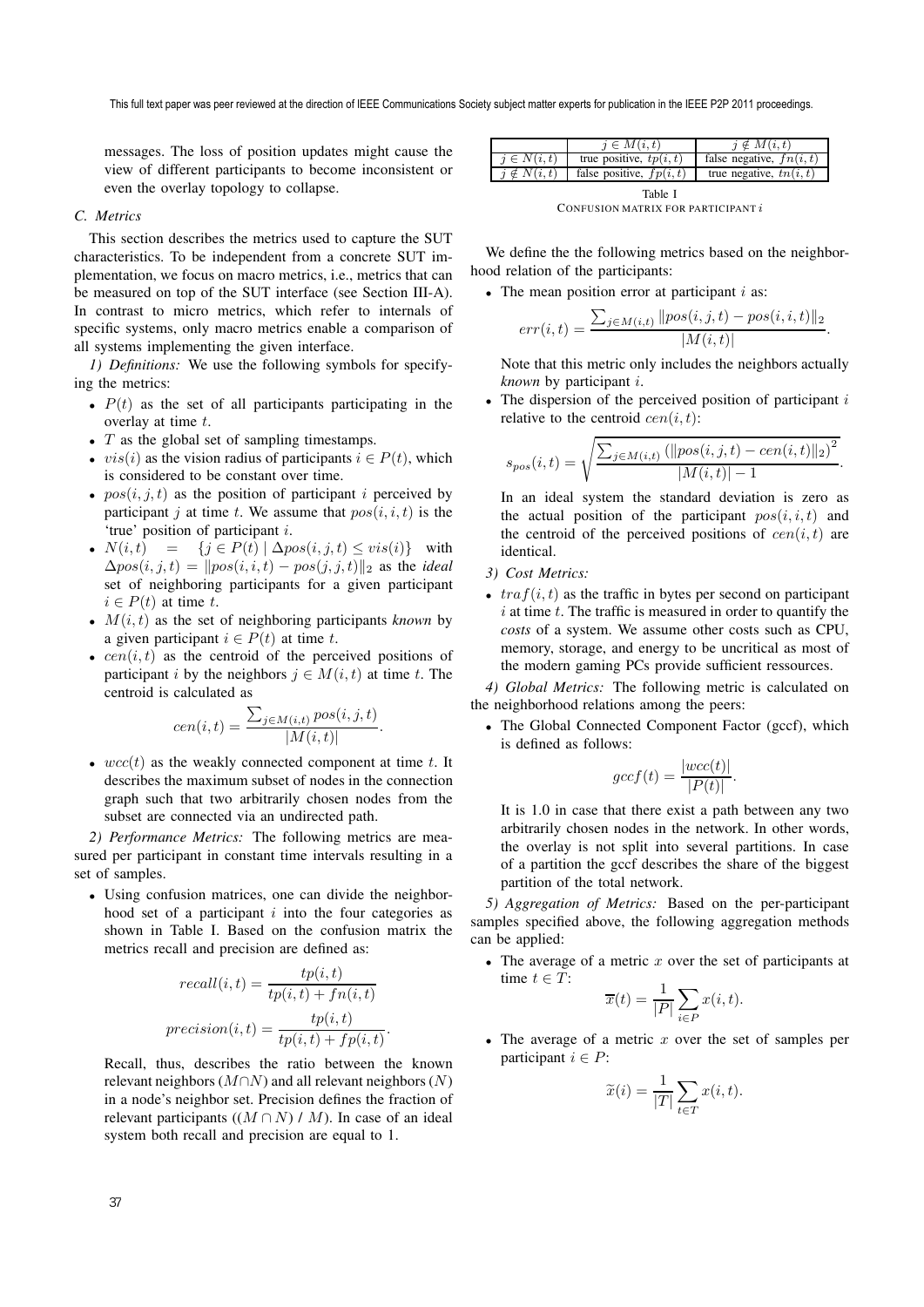This full text paper was peer reviewed at the direction of IEEE Communications Society subject matter experts for publication in the IEEE P2P 2011 proceedings.

• The total average of a metric  $x$ :

$$
\widehat{x} = \frac{1}{|T||P|} \sum_{t \in T} \sum_{i \in P} x(i, t).
$$

• Jain's fairness index  $F(x)$  for a given metric x with

$$
F(x) = \frac{\left(\sum_{i \in P} (\widetilde{x}(i))^2\right)}{(|P| \sum_{i \in P} \widetilde{x}(i)^2)},
$$

which is 1 in the best case and converges to  $\frac{1}{|P|}$  in the worst case [8]. The best case occurs when the same amount of resources is allocated to every user in the system. In contrast, the worst case describes the situation when all resources are allocated to a single user and the remaining users starve. In case that the performance and costs should be distributed according to the peer capacities, the values  $\tilde{x}(i)$  can be normalized according to the peer capabilities before calculating Jain's fairness index.

## *D. Benchmark Implementation*

Having introduced the requirements, metrics, and workload schemes, we now combine those, forming the concrete benchmarking scenarios. We vary the workload in four scenarios (baseline, scalability, stability, robustness). Thereby, we investigate the characteristics of the SUT with respect to performance, validity, costs, and fairness.

**Baseline.** Initially, we define a constant baseline workload setup, representing an environment with idealized conditions. which should give an impression on the system behavior under such conditions. For the benchmark we used the baseline parameters as shown in Table II. The parameter values haven been chosen based on the work by Schmieg et al. [18]. Furthermore, to enable best possible comparability to the related work, we selected the random waypoint model for the baseline workload. The update frequency of 5 units per second was chosen based on an analysis of MMOGs conducted by Chen et al. [4]. The simulation setup is as follows: Initially, 250 nodes join the system within 8 min of simulated time. Afterwards, a stabilization phase of 2 min takes place. The measurement interval starts at minute 10 and lasts until the end of the simuation after 30 min of simulated time.

To investigate the *performance* and *validity*, we measure (i) the neighbor set recall  $(recall(i, t))$  and precision (*precision* $(i, t)$ ) as well as (ii) the position error  $(err(i, t))$ and the perceived position dispersion  $(s_{pos}(i, t))$ . Precision is less relevant than recall, since—besides a potential traffic penalty—false positives in the neighbor set usually do not hurt the application. The traffic  $traf(i, t)$  quantifies the operational *costs*. *Fairness* according to service quality is measured by  $F(recall)$ ,  $F(precision)$ ,  $F(err)$ , and  $F(s<sub>pos</sub>)$ . Cost fairness is measured by  $F(traf)$ .

**Scalability.** For investigating the scalability of the system, we vary the workload in a horizontal and vertical manner. The former scales the total number of nodes while preserving

| <b>Parameter</b>        | <b>Value</b>           |
|-------------------------|------------------------|
| Game World Size         | 1200 x 1200 units      |
| Area of Interest radius | 200 units              |
| Number of nodes         | 250                    |
| Simulation duration     | $30 \text{ min}$       |
| Movement model          | Random way point model |
| Movement speed          | 20 units/s             |
| Update frequency        | 5/s                    |
| Underlay model          | GNP Latency Model [15] |
| Upload capacity         | $16$ kB/s              |
| Download capacity       | $128$ kB/s             |
|                         |                        |

Table II BASELINE PARAMETER SETUP

the virtual world size. Horizontal scaling, thus, affects the avatar density. Vertical scaling is realized by increasing the velocities. We define a system to be scalable up to a certain workload level if the performance, validity, and costs do not exceed or drop below predefined thresholds. These thresholds, however, are application-specific.

**Stability.** The stability of the SUT is investigated in a heavy churn scenario with an exponential session length with an average of 50, 25, and 10 min. The relevant metrics for stability are those for validity and fairness. While it is expected that the system responses are valid at all times, a degradation of fairness is an indicator for upcoming stability problems. A low cost fairness reflects potentially overloaded nodes, whereas a low service quality fairness indicates possibly starving nodes.

**Robustness.** In order to test the robustness capabilities of the system, we apply a massive join, a massive crash, as well as a packet loss scenario. For the first scenario we assume 50% and 100% new participants respectively joining the system at the same time. In the second scenario the percentage of failing participants is set to 25% and 50%. For the packet loss scenario we define loss rates of 5%, 10%, and 25%. We consider the system to be stabilized after a massive join or leave of nodes, if the moving average of a given metric stabilizes at a certain level. A similar method has been suggested by Jain [7] in order to detect a steady state within a set of measurements. In the message loss scenario, the relevant metrics are those for validity and performance.

# IV. BENCHMARKING RESULTS

The goal of this evaluation section is to demonstrate the feasibility of our benchmarking methodology and give a first impression on the characteristics of the tested systems. We implemented and tested four different systems for spatial information dissemination, satisfying the functional interface as described in Section III-A. The systems are: the unstructured approaches (i) VON and (ii) pSense, (iii) the content-based Publish/Subscribe approach Mercury, which is built on top of the Chord DHT, and (iv) a simple client-server-based approach (C/S), which serves as a performance reference. The clientserver approach works as follows: All nodes participating in the NVE are connected to a central server and send their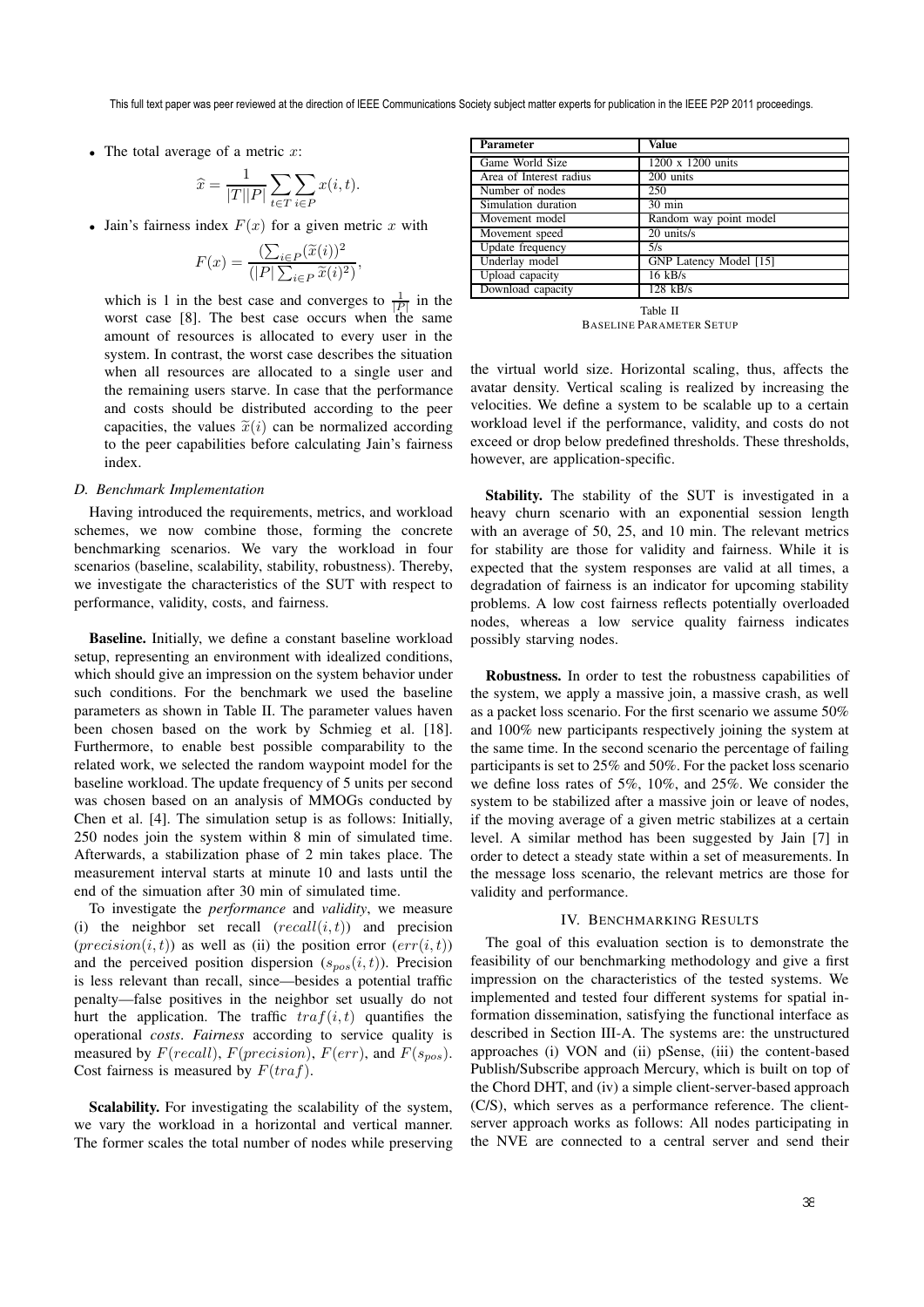position updates every 200ms. From these position updates the server computes an updated neighbor set per participant and disseminates this information to all participants in the network every 200ms.

All SUTs have been implemented in the discrete eventbased overlay simulator PeerfactSim.KOM [19]. In the following, we present the most important results for each of the benchmark phases as specified in Section III.

## *A. Baseline*

The results for the baseline benchmark are shown in Table III. In the benchmark we assume idealized conditions with no peer churn or message loss taking place. When looking at the average recall  $(rec\bar{a}ll)$  of all four systems, we notice that VON provides the lowest neighbor detection rate whereas the remaining three systems show a recall of above 0.9. With respect to the position error  $(\widehat{err})$ , however, VON shows the best performance with a position error of arround 2 units, which is about half of the position error of the C/S-based approach. The reason for the good performance of VON is that updates are disseminated directly over one hop, whereas the C/S approach needs always two hops (Player A to Server and Server to Player B). Mercury shows the worst performance with respect to the position error as update are disseminated over multiple hops in the DHT.

| <b>System</b>             | Unit  | C/S    | pSense  | VON    | <b>Mercury</b> |
|---------------------------|-------|--------|---------|--------|----------------|
| recall                    |       | 0.9791 | 0.9304  | 0.8304 | 0.9162         |
| F(recall)                 |       | 1.0000 | 1.0000  | 0.9586 | 0.9989         |
| ∼<br>err                  | units | 5.2043 | 9.8512  | 2.0186 | 13.5779        |
| $F(\textit{err})$         |       | 0.9558 | 0.9865  | 0.6921 | 0.8146         |
| $traf_{up}$               | kB/s  | 0.2181 | 15.5601 | 3.5732 | 5.5020         |
| $\overline{F}(traf_{up})$ |       | 1.0000 | 1.0000  | 0.8469 | 0.8435         |
| $tr\bar{a}f_{down}$       | kB/s  | 2.3199 | 15.5601 | 3.5733 | 5.4955         |
| $F(train_{down})$         |       | 0.9965 | 0.9995  | 0.8471 | 0.8554         |

Table III

RESULTS FOR THE BASELINE BENCHMARK AVERAGED OVER TIME AND PEERS

In order to evaluate the fairness of the system with respect to the position error, we compute Jain's fairness index  $(F(err))$ . VON shows a fairness index of 0.69, which indicates that the position error that peers in the VON overlay perceive is unequally distributed. In contrast, the C/S-based approach as well as pSense show a fairness value above 0.95, thus, providing a good service fairness. From the upload traffic point of view pSense utilizes the full upload bandwidth of 16 kB/s as position updates include the whole receiver list with all neighboring peers in the vision range. As expected, the C/S approach consumes the least bandwidth as a node in the C/S approach sends its position update only to the server instead of multiple neighboring peers. When investigating the cost fairness of all systems, we notice that VON and Mercury distribute the load less equal than the C/S approach and pSense.

## *B. Scalability*

Figure 3 shows the results for the scalability benchmark using horizontal scaling (number of nodes) followed by Fig-

ure 4 showing the results using vertical scaling (node speed). When scaling horizontally, the upload bandwidth consumption of pSense is growing rapidly with the increasing number of participants and reaches the predefined maximum of 16kB/s. With more than 400 nodes, VON's upload consumption also reaches the 16kB/s maximum and VON is no longer capable of keeping the neighbor sets up to date. This results in a rapidly dropping recall and at the same time in a rapidly increasing position error. As VON remains in this state of saturation, the overlay structure collapses, resulting in a recall of almost zero. Mercury also shows a recall dropping below the clearly unacceptable value of 50% with 500 nodes. The position error of pSense and Mercury increases linearly with an increasing number of participants. Under the assumption that the server has sufficient bandwidth, the C/S results remain constant.

Figure 4(a) shows the relation between the node speed (vertical scaling) and the global connected component factor. As one can observe from the plot, the four systems remain fully connected up to a node speed of 250 units per second. Above this threshold the connectivity of VON starts to deteriorate, whereas the remaining three systems remain fully connected. The reason for this deterioration is that a VON node i does not maintain connections to other nodes beyond its vision range  $vis(i)$ . In case that the node speed exceeds the vision radius per second (200 units/s), VON is unable to detect new bypassing nodes because the relative speed of two nodes passing each other is then twice the average node speed. With respect to recall, all four systems show a similar behavior as their recall drops with an increasing node speed, as shown in Figure 4(b). All four systems show a linearly increasing position error up to a speed of 200 units/s (Figure 4(c)). Above this value, all peer-to-peer-based systems experience higher fluctuations in the position error. VON's position error is not further increasing as its overlay structure has completely collapsed.

# *C. Stability*

The results of the stability benchmark for different levels of node churn are shown in Table IV. With respect to recall, C/S, Mercury, and pSense remain stable with an increasing churn rate, whereas the recall of VON is dropping to 0.864 at 10 minutes mean session length. Another interesting observation is related to the position error. The C/S approach achieves a position error of around 5.4 units, whereas pSense and Mercury have position errors of about 9.2 and 11.5 units respectively. VON shows the best performance with a position error of about 3 units. The reason for this is again the dissemination of position updates in one hop (VON) and two hops (C/S) as already described in Section IV-A. pSense shows the highest position error because position updates are sent redundantly, saturating the upload bandwidth, which in turn causes the loss of update messages. Similarly to the recall results, Mercury's multi-hop dissemination leads to higher position errors.

Figure 5 shows the results for the stability benchmark with portal effects enabled. As shown in Figure 5(a), VON's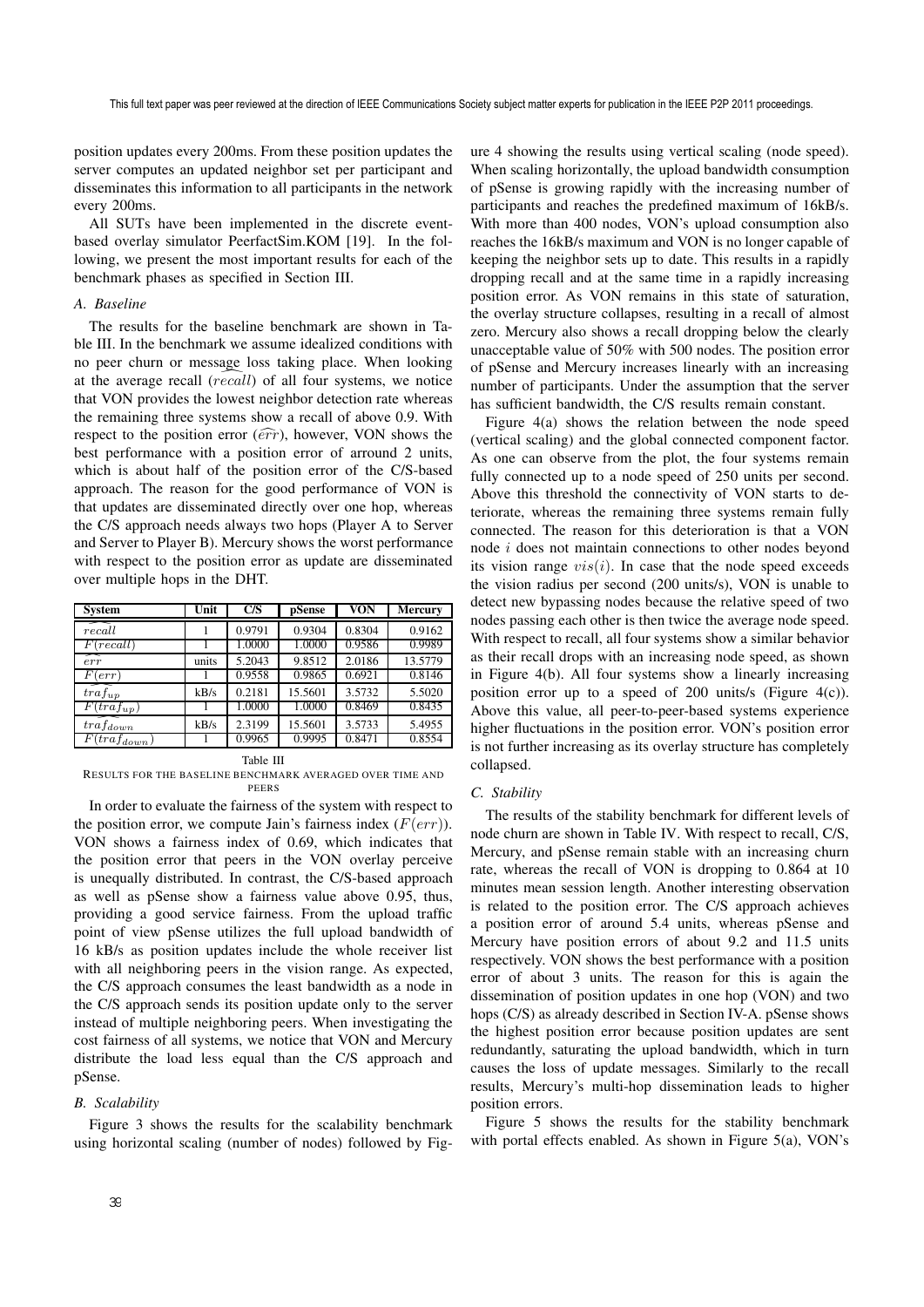This full text paper was peer reviewed at the direction of IEEE Communications Society subject matter experts for publication in the IEEE P2P 2011 proceedings.



Figure 3. Results of the scalability benchmark using horizontal scaling by increasing the number of nodes



Figure 4. Results of the scalability benchmark using vertical scaling by increasing the node speed

| C/S<br>Unit<br><b>System</b> |       | pSense |       | <b>VON</b> |        |            | <b>Mercury</b> |                   |       |       |       |        |        |
|------------------------------|-------|--------|-------|------------|--------|------------|----------------|-------------------|-------|-------|-------|--------|--------|
| <b>Mean Session Time</b>     | min   | 50     | 25    | 10         | 50     | 25         | 10             | 50                | 25    | 10    | 50    | 25     | 10     |
| 一<br>recall                  |       | 0.977  | 0.976 | 0,973      | 0.929  | 0.928      | 0.925          | 0.974             | 0.957 | 0.864 | 0.939 | 0.939  | 0,940  |
| F(recall)                    |       | .000   | .000  | .000       | L.000  | .000       | .000           | .000              | 0.992 | 0.955 | 0.970 | 0.942  | 0,880  |
| ≂<br>err                     | units | 5.412  | 5.416 | 5.403      | 9.705  | 9.270      | 8,955          | 3,31 <sup>1</sup> | 2.918 | 2,652 | 1.670 | 11.519 | 11,922 |
| F(err)                       |       | 0.959  | 0.959 | 0,958      | 0,987  | 0.985      | 0,984          | 0.893             | 0.877 | 0.845 | 0,958 | 0.933  | 0,873  |
| ≂<br>$trat_{up}$             | kB/s  | 0.219  | 0.219 | 0.219      | 15,631 | 15.607     | 15.583         | 9,578             | 9.031 | 7,036 | 7.560 | 6.908  | 5,882  |
| $F(tra f_{up})$              |       | .000   | .000  | .000       | L.000  | L.000      | .000           | 0,993             | 0.981 | 0.931 | 0.766 | 0.773  | 0.734  |
| 一<br>$trat_{down}$           | kB/s  | 2.107  | 2.056 | .936       | 15,21  | 172<br>15. | 15.094         | 9,337             | 8.801 | 6,853 | 7,206 | 6.417  | 5,160  |
| $F(tra f_{down})$            |       | 0,997  | 0.996 | 0,995      | .000   | 0.999      | 0,999          | 0.993             | 0.981 | 0,931 | 0,941 | 0.922  | 0,886  |

Table IV

SELECTED RESULTS OF THE STABILITY BENCHMARK AVERAGED OVER TIME AND PARTICIPANTS FOR DIFFERENT LEVELS OF CHURN

recall is dropping over time as the frequent jumps of nodes causes VON to loose those contacts and it becomes unable to reintegrate a node into the virtual world after using a portal. This loss in connectivity is also visible in Figure 5(c), which shows the Global Connected Component Factor  $qccf(t)$  as function of time. VON is constantly loosing connectivity over time due to avatars using the portals. In contrast, the recall of Mercury and pSense remain constant at a level of 0.9 and remain fully connected with a Global Connected Component Factor of 1.

When looking at the position error  $\overline{err(t)}$ , all systems remain constant at a certain level. VON shows the best position error with about 3 units followed by C/S approach with an average position of about 5 units. This position errors are close to the theoretical minimum given the speed of 20 units/s and an update frequency of 5/s.

When comparing the position error results with the results obtained during the churn workload, C/S, pSense, and VON provide the same performance. Only Mercury shows a position error of twice the value comparing to the value from the churn workload.

From the upload traffic point of view, which is shown in Figure 5(d), pSense again consumes the most upload bandwidth due to updates being sent redundantly to surrounding neighbors.

Figure 6 shows the results for the single point movement model where all players in the game world move towards a single point and meet there at the same time. We configured the movement model such that one contraction cycle (minimum density  $\rightarrow$  maximum density  $\rightarrow$  minimum density) takes 10 minutes of simulated time. This results in a much lower node speed of about 3 units/s in comparison to the speed in the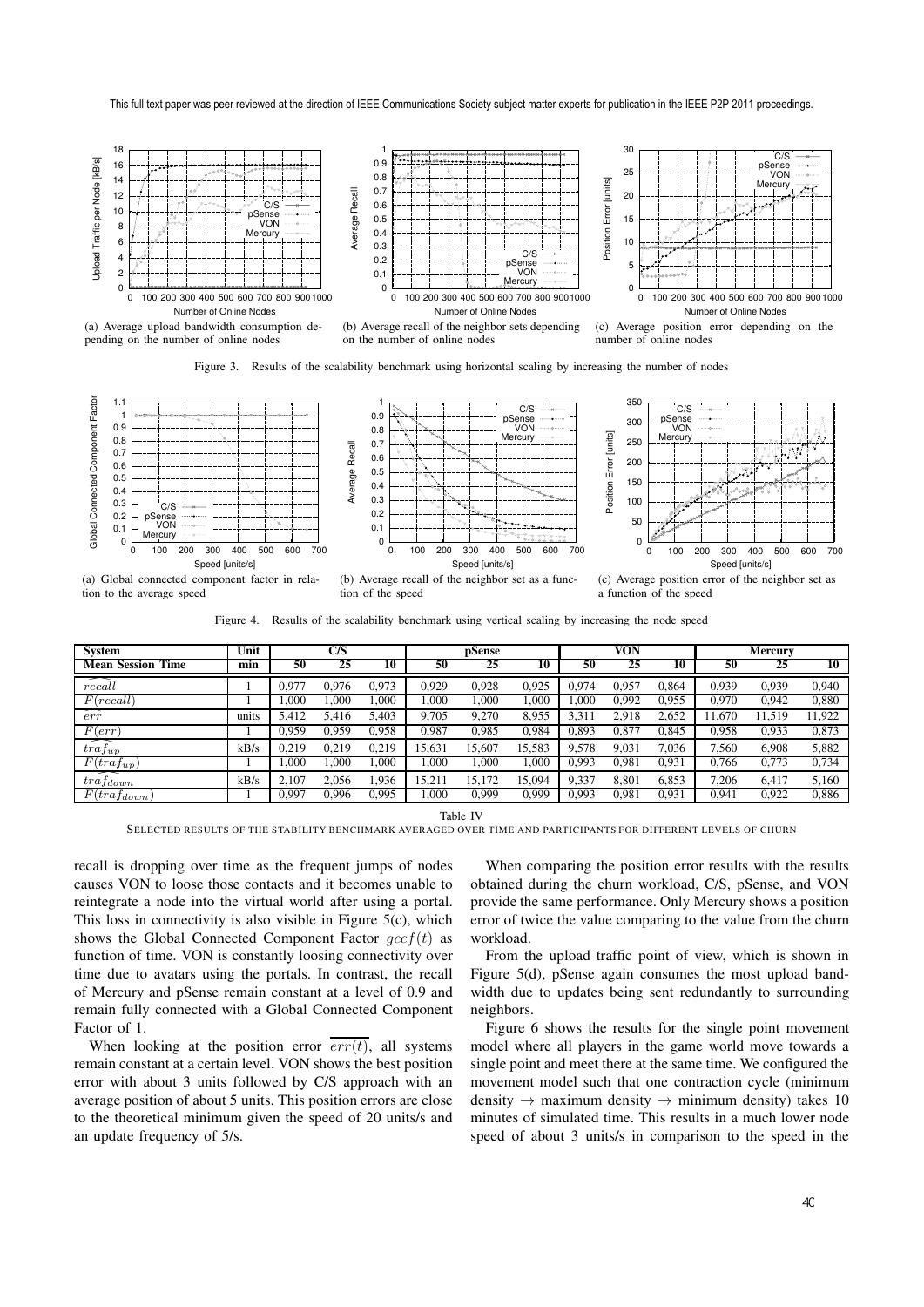

(c) Global Connected Component Factor with portal effects enabled

(d) Average recall for the nodes neighbor set for different levels of message loss

Figure 5. Selected results of the stability benchmark using the portal workload scheme

baseline benchmark. When investigating the recall of the four systems, we observe that VON's and Mercury's recall degrade in the moment of maximum density of nodes  $(t = 300s)$ . When the nodes de-contract, resulting in a dropping node density, VON and Mercury are able to recover, resulting in an increasing recall of almost 1 and a position error drop of about 1 unit. Looking at the up- and download utilization, which is shown in Figure  $6(c)$  and  $6(d)$ , we observe that VON shows the highest sensitivity to the node density induced by the single point movement model. Again, pSense fully utilizes the upand downlink bandwidth. In contrast, Mercury's bandwidth usage remains almost constant at 6 kB/s. As one would expect, all three P2P-based systems show a symmetrical up- and download usage, whereas the clients' bandwidth utilization of the C/S approach is highly asymmetrical.

# *D. Robustness*

Figure 7(a) shows the recall as a function of time  $(\overline{err}(t))$ in the 100% join scenario. While pSense shows a small temporary drop in recall, VON and Mercury are not able to handle the increase of nodes and level out at around 60%. Figure 7(b) shows the CDF of the position error right after the the massive join. VON's position error is much higher and also more widespread than the position error of the other systems. The higher spread can also be observed as a lower value of  $F(err)$  in Table IV. Finally, Figure 7(c) shows the

recall in the 50% crash scenario. Again, pSense's recall drops only for a few seconds. But both VON and Mercury drop and remain at a significantly lower level than they would be able to achieve with 250 nodes without a crash (cf. Fig. 3(b)).

## *E. Discussion of Results*

Having presented the simulation results, we now compare our findings with the results and evaluation methodologies from the respective papers. When looking at the evaluation section of the original VON paper [6], the authors evaluated their approach with respect to scalability, validity, and robustness, which the authors call reliability. For evaluating the scalability of their approach the authors increased the number of nodes in the game world and measured the load on the nodes in the system. Besides looking into the number of nodes, the speed of the nodes also has a significant impact on the system performance but this has not been considered in the original paper. The authors only mention that a "problem arises when a node moves faster than what boundary neighbors can notify". Using our benchmarking approach, however, we have shown that the performance of VON degrades significantly at higher levels of node speed. Furthermore, the mobility model also has a significant impact on the the robustness, stability, and scalability capabilities of an NVE overlay and should also be varied for the performance evaluation. Looking into robustness, VON was evaluated under different levels of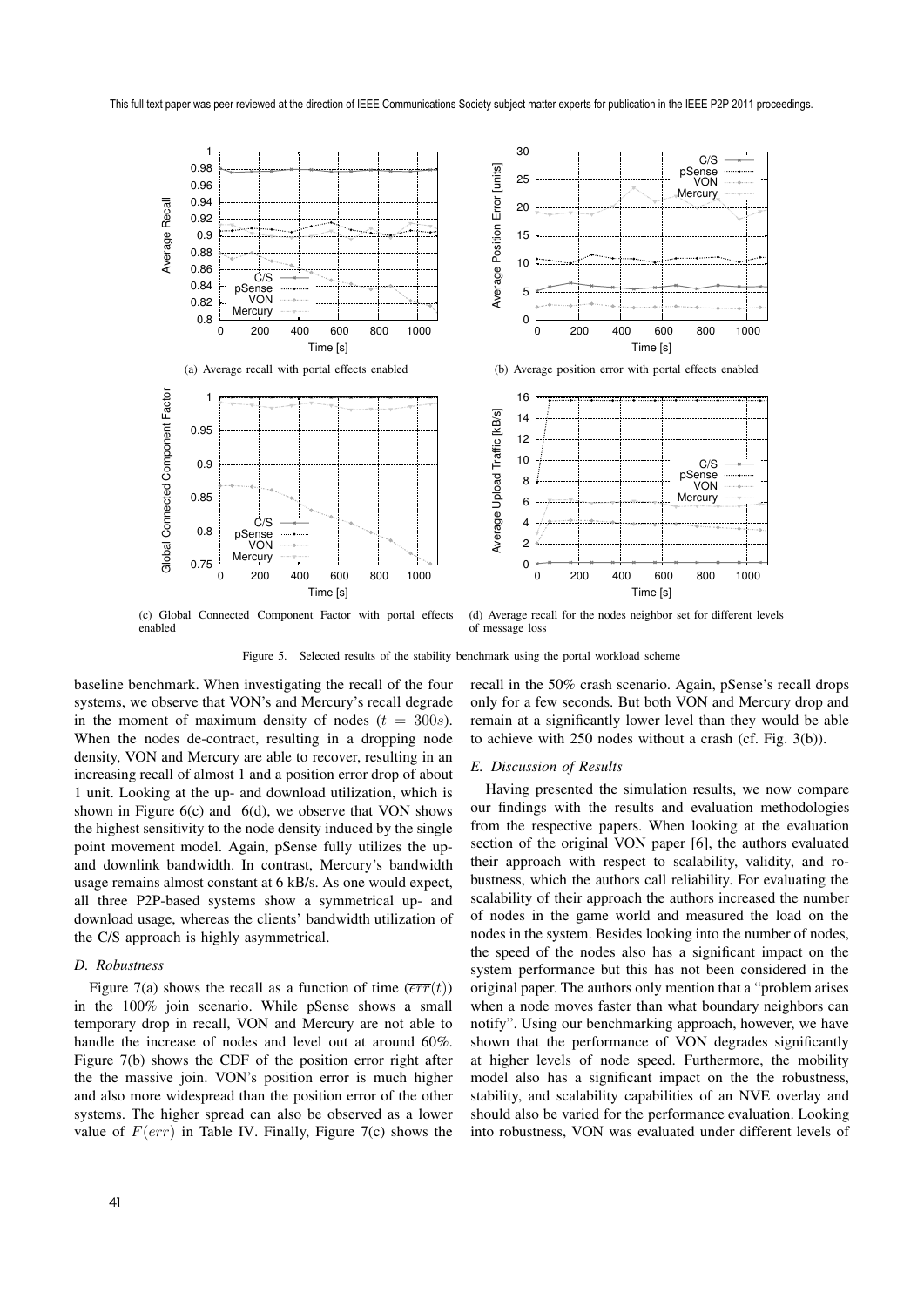

 10  $C/\dot{S}$  9 Average Position Error [units] Average Position Error [units] pSense VON 8 **Mercury**  7 6 5 4 3 2 1  $\overline{0}$  0 200 400 600 800 1000 1200 Time [s]

(a) Average recall for the single point movement model



(b) Average position error of nodes for the single point movement model



(c) Average upload bandwidth usage for the single movement (d) Average download bandwidth usage for the single movement model

Figure 6. Selected results of the stability benchmark using the single point mobility scheme

message loss but lacks an evaluation under massive join and leave of peers, which also plays an important role and has shown to be a discriminating factor.

model

Comparing results and methodology of the pSense paper with our results, it is noticeable that pSense has been evaluated with respect to the scalability by increasing the number of nodes. In addition, the authors considered the performance vs. cost trade-off. Again, the overlay has not been evaluated under an increasing speed of the nodes or a varying mobility model. Furthermore, the authors did not look into the stability and robustness capabilities of pSense by considering churn or an unreliable underlay (message loss or varying delay).

Mercury has been evaluated with respect to scalability by increasing the number of nodes in the system up to 100 peers. The authors measured the normalized load on the nodes as well as the delivery delay. The latter is correlated to our position error metrics. In their evaluation the authors assume an idealized environment with no churn or message loss. Thus, the stability and robustness capabilities of the system have not been evaluated in detail.

In summary, the evaluations lack a systematic approach. The systems have been evaluated under conditions that do not stress the systems to reveal their weaknesses. Workloads such as heavy churn, massive join and leave, or an increasing node speed are not considered. Furthermore, the metrics used for evaluation differ, making a comparison difficult.

## V. CONCLUSIONS AND FUTURE WORK

In this paper, we have presented a benchmarking methodology for spatial information dissemination overlays for Networked Virtual Environments. We established the feasibility of our approach by applying the benchmarking methodology to four typical systems for spatial information dissemination: Mercury, VON, pSense, and a simple client-server implementation. Having presented the evaluation results in Section IV, we can conclude that in situations with a rather low workload, VON provides a better performance than pSense or the simple client server implementation with respect to the position error observed. On the other hand, VON suffers from issues in terms of high node densities, high node velocities, and high node churn rates, whereas pSense offers a degree of robustness comparable to the client-server approach. Because of its multihop message delivery scheme, the DHT-based system Mercury shows comparably high position errors in normal situations. But more importantly, its recall drops quickly with increasing node densities or velocities. Mercury is, thus, only applicable in applications with modest requirements. In summary, we were able to quantify performance drawbacks, which are caused by flaws in the design of the examined systems.

Our long-term goal is to establish a systematic approach to P2P performance evaluation. Follow-up work to this paper will be a detailed analysis of the behavior of players in MMOG to